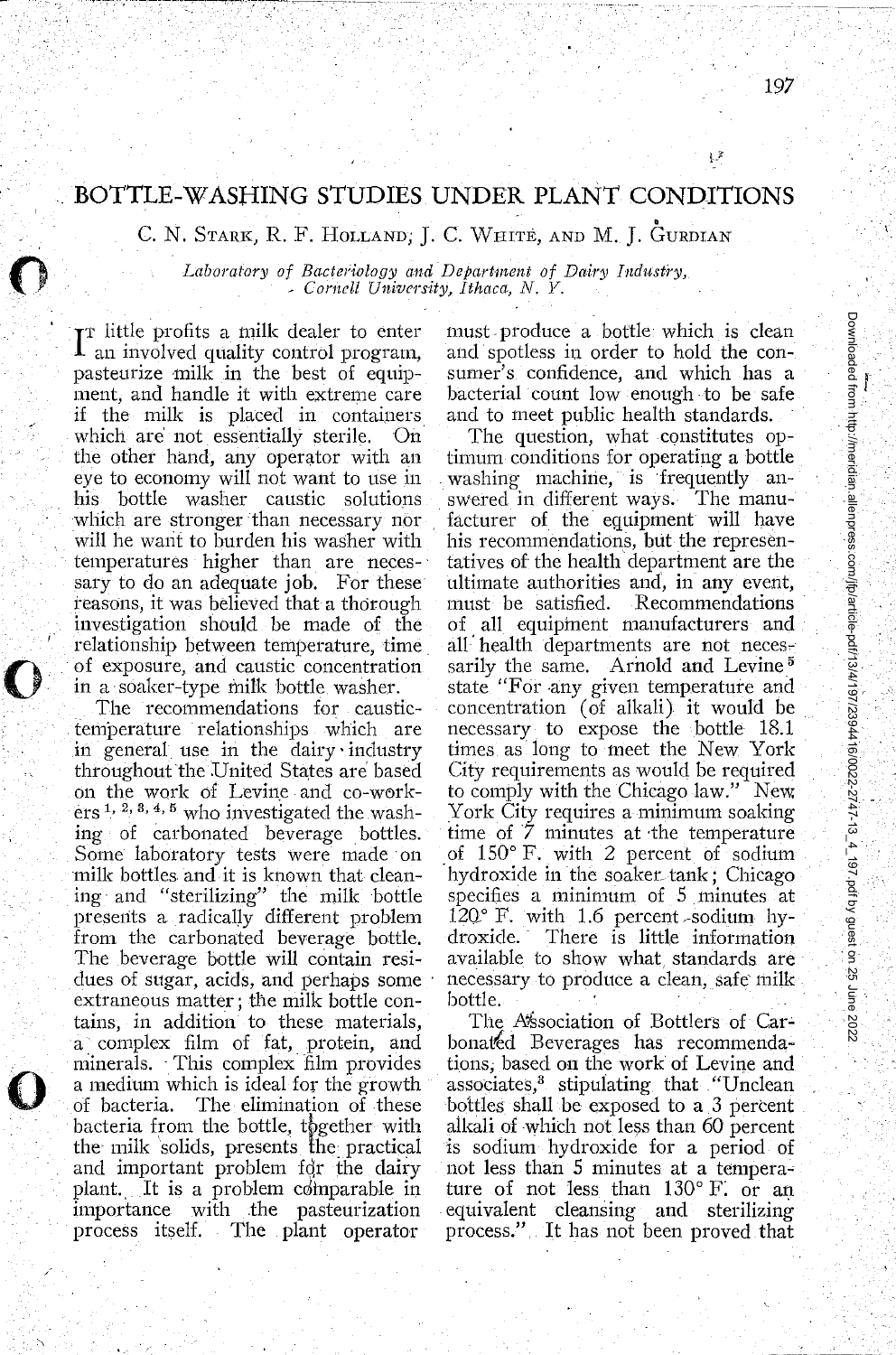the standards for cleaning and "sterilizing" beverage bottles are necessarily<br>desirable or correct for milk bottles.

 $^{\circ}$  In an attempt to determine the adaptability of these recommendations to milk bottle washing, a project for the study of these problems under practical commercial conditions was organized at Cornell University. The aims of the study were:  $(1)$  to determine the germicidal· and detergent efficiency of different concentrations caustice solutions at different temperatures;  $(2)$  to observe the importance of exceptionally high-temperature operation to cleaning and "sterilizing" efficiency; and  $(\delta)$  to observe the physical cleanliness of the bottles under these various conditions.

## ExPERIMENTAL METHODS

All the experiments of this project were carried out at the Cornell University dairy plant at Ithaca, New York. This plant bottles quarts, pints, and half-pints. Most of the quarts are sold to household trade at the retail store in the plant, while most of the half-pints are consumed by the students in dormitories and cafeterias on the campus. The. dirty bottles returned from the routes are stored indoors until they are washed and refilled.<br>Quart bottles normally are rinsed by the consumer before being returned, but the pint and half-pint bottles rarely receive any rinse. They usually contain milk and very commonly cigarette ashes and other extraneous materials.

The plant is equipped with a Cherry- . Burrell Model C eight-wide soaker washer. This bottle washer had been in operation at the plant for only a few months when this project was undertaken. The ABCB standards for washing bottles were used as a guide for setting up the temperature-caustic concentration relationships up to 150° F. Aboye this temperature a caustic concentration of 0.9 percent was maintained as a practical minimum. These caustic-temperature combinations are indicated when the ABCB standards

are converted to the equivalent of a<br>3-minute soaking period. Table 1 3-minute soaking period. gives these relationships.

#### TABLE 1

# TEMPERATURE-CAUSTICITY RELATIONS HIPS STUDIED UsiNG A 3-MINUTE SoAKING PERIOD

| Temperature |  | $Causticity$ . |
|-------------|--|----------------|
| . म         |  | %              |
| 120         |  | $\cdot^2$      |
| 130         |  | 2.9            |
| 140         |  | . 9.           |
| 150         |  | 1.3            |
| 160         |  | n q            |
| 170         |  | 1. Q           |
| 180         |  | - 9            |

The washer feed water hardness varied between 5 and 7 grains per gallon during the experiment.

To assure accurate control of the soaking temperature at all times, airoperated, thermostatically controlled steam valves were installed on the An abundance of high-pressure steam was available. at all times. Two separate recording thermometers made continuous dailv records of the temperature of the soak solution and of the tank providing the water for the so-called· first rinse or pressure wash. The washer. was operated at a speed corresponding to an immersion period. of 3 minutes and 15 seconds and so maintained throughout the experiment. This relatively high speed was selected to produce the shortest soaking time that would be encountered normally in commercial operation, thus placing the greatest possible load on the temperature and alkalinity combinations used in the trials.

Downloaded from http://meridian.allenpress.com/jfp/article-pdf/13/4/197/2394416/0022-2747-13\_4\_197.pdf by guest on 25 June 2022

 $1239441670022-2747-13 \pm 197$ . pdf by guest on 25 June 2022

Downloaded from http://meridian.allenpress.com/jfp/article-pdf/1 移/H线

For each given temperature, the tests usually were divided into three 5-day periods, in a few cases the periods were 10 days. During the first period the causticity of the solution was adjusted to the desired level by the addition of *76* per cent flake caustic (sodium hydroxide). During the second period, an amount of trisodium phosphate equal to one-tenth of the required weight of the sodium hydroxide was added to the base solution. Finally,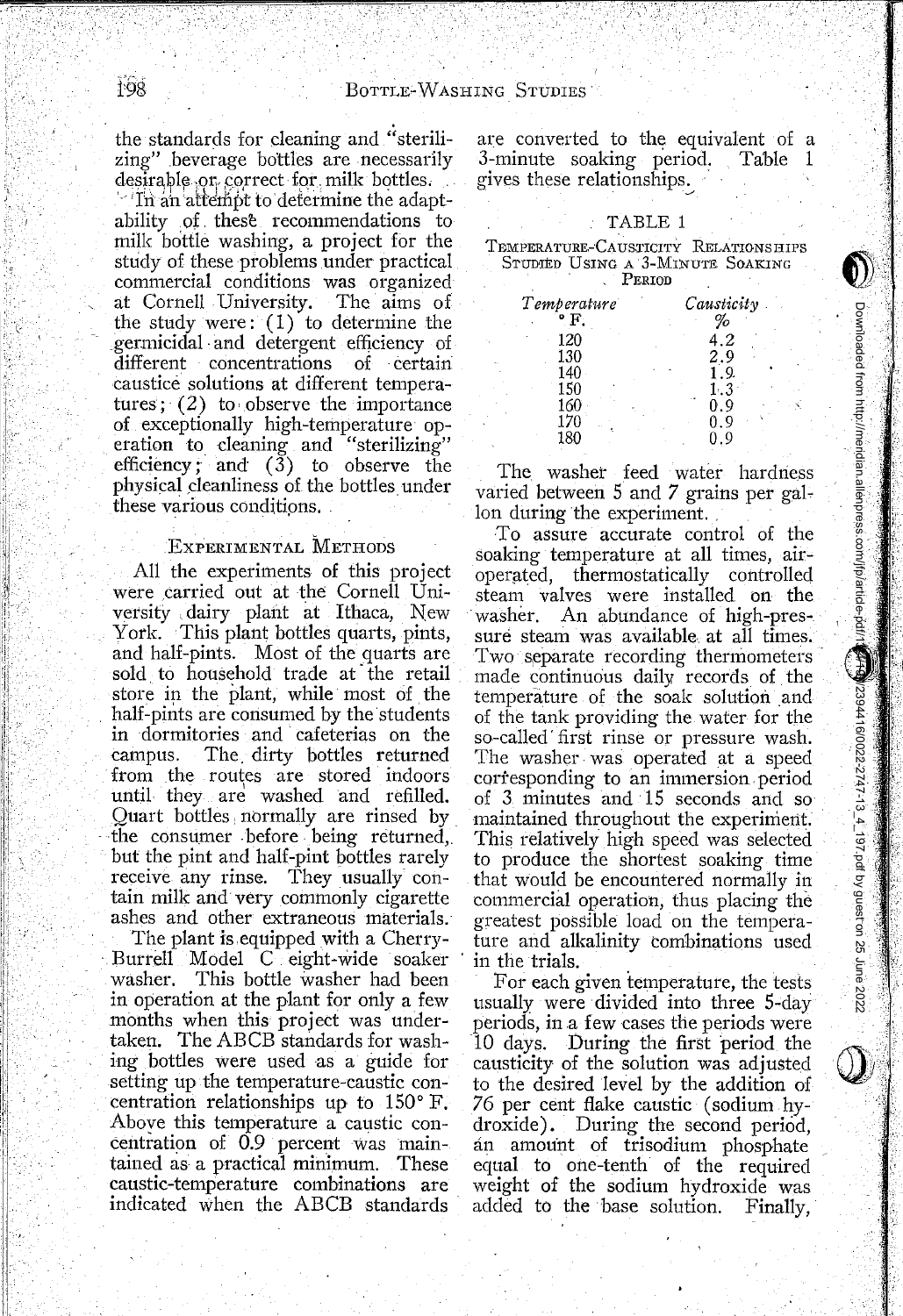during the third period tetrasodium pyrophosphate was added in the same proportion as the trisodium phosphate, while maintaining as a base the same solution that was used during the second period.. A 32-pound sodium hydroxide charge was required to produce a solution having 1 percent caustic alkalinity in this machine. cated concentrations of these alkalis were maintained by several additions to the soak tank during the day's run. The required amount of sodium hydroxide was added and other materials, when in use, were added in correct proportion.

 $\bigcirc$ 

0

. *Causticity.* When making causticity · determinations, 5 ml. of the soak-tank solution were transferred with a pipette to a 100-ml. volumetric flask and made to volume; a 25-ml. portion of the diluted solution was transferred to a beaker and, if only sodium hydroxide was used in the soak solution, the aliquot was titrated directly with standard N/10 hydrochloric acid to the phenolphthalein and methyl orange end points to obtain causticity and carbonate alkalinity; if one or both of the· phosphates were present in the basic sodium hydroxide solution, the carbonates and phosphates were precipitated by the addition of barium chloride and the solution was titrated to the phenolphthalein end point with  $N/10$  hydrochloric acid. .

*Bacteria.* To determine the bacterial count of the bottles, daily samples were selected. Three half-pint bottles were collected near the beginning, three near the middle, and three near the end of the run. As soon as the bottles were discharged by the washer, they were closed with sterile bottle caps which covered the pouring lip. These bottles were stored in a cooler at 40° F. until bacterial counts were made on them later in the day. The counts on these bottles were made according to standard procedures except that instead of using 100 ml. of sterile water, only  $10$ mi. were used for the rinsing operation because of the small numbers of bacteria present. One mi. samples of this wash water were plated in duplicate on standard skim-milk agar and the plates were incubated at  $35^{\circ}$  C. On  $\text{occa-}$ sions, 5-ml. amounts of rinse water were plated as a further check on the

low bacterial counts being obtained.<br>Visual cleanliness. Twelve quart *Visual cleanliness.* bottles, collected at random daily, were used for making observations on visual cleanliness.

*Specific gravity.* The specific gravity of the solutions was measured at the beginning and at the end of each of the three periods by means of two hydrometers, the scales of which covered the range of the solutions. All of these measurements were made at 25° C.<br>Surface tension. The surface te

The surface tension of the solutions was determined with the same frequency as the specific<br>gravities. Cenco-du Nouv precision Cenco-du Nouy precision tensiometer No. 10402, having a 4-cm. platinum ring, was used. The apparatus was properly calibrated and leveled : the platinum ring was washed with distilled water and dried with an alcohol flame before each determination. For surface tension measurements the . temperature of the solution was adjusted to 20° C. in a water bath.

#### RESULTS

*Sodium hydroxide soak solution.* In table 2, recording the findings on tests made for .38 days using only sodium hydroxide in the soak tank, certain observations appear to be of interest. More than 55 percent of the bottles tested failed to show any colonies. of bacteria. The average colony count per bottle never exceeded 15·. The highest colony count of bacteria for any one bq.ttle was 170; only once did the bacterial colony count exceed 100. Since the accepted standard requires less than 238 colonies per half-pint bottle,7 all of the alkali concentrations and temperatures tested gave satisfactory bacterial counts.

Due to the known resistance of bacterial endospores, many Grampositive cocci, and acid-fast organisms to strong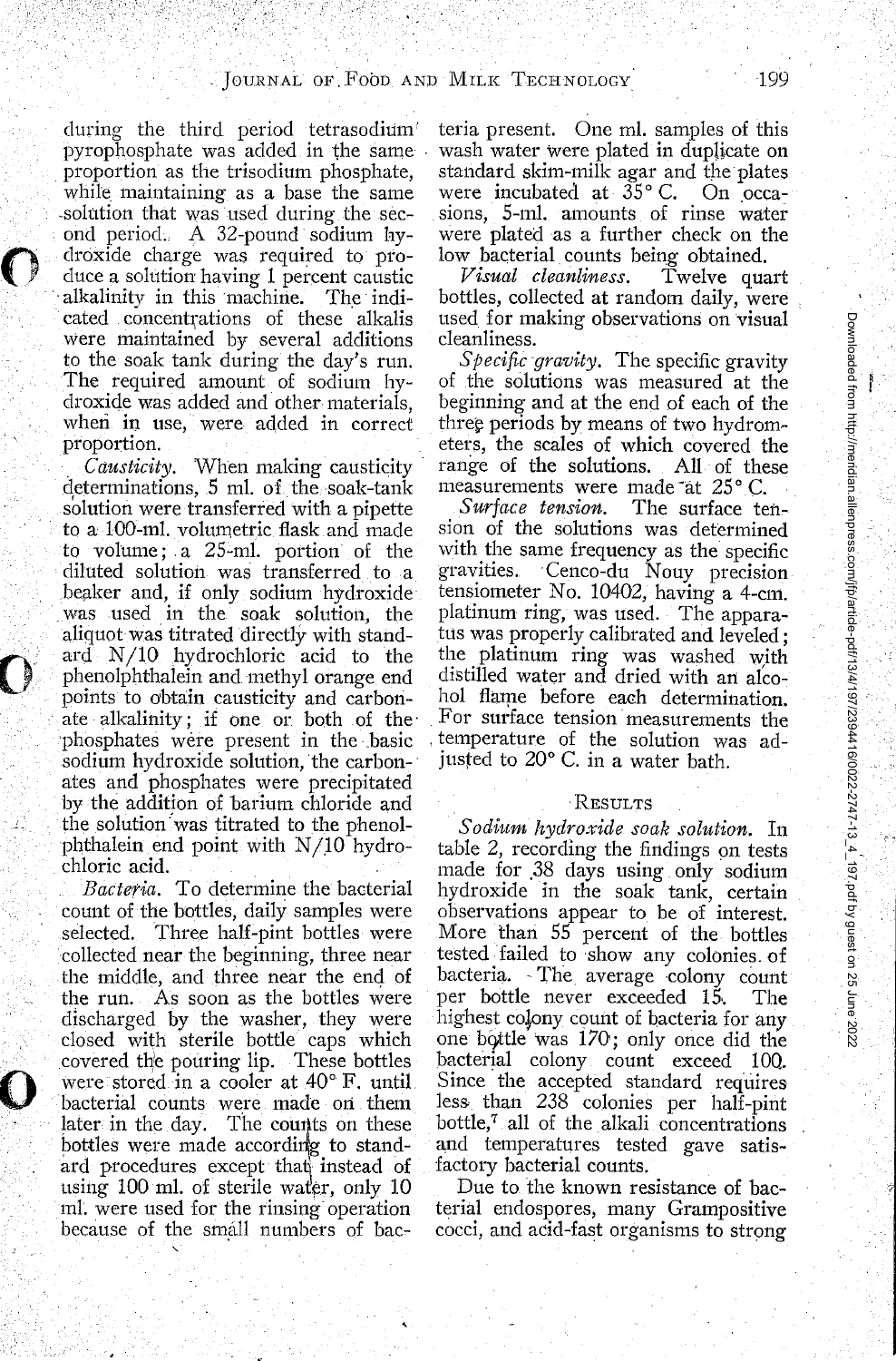| <b>TABLE</b> |  |
|--------------|--|
|--------------|--|

THE BACTERIAL CONTENT OF HALF-PINT MILK BOTTLES SOAKED FOR 3.25 MINUTES IN SODIUM HYDROXIDE SOLUTION

| Caustic<br>soda          | Soak<br>temp.                          | No. of<br>Nο.<br>days<br>bottles<br>tested<br>run |                                  | <b>Bottles</b><br>showing<br>no colonies | $Av$ , no. of<br>colonies.<br>any bottle | Highest no.<br>of colonies.<br>any bottle |  |
|--------------------------|----------------------------------------|---------------------------------------------------|----------------------------------|------------------------------------------|------------------------------------------|-------------------------------------------|--|
| %                        | $\mathbf{P}$ .                         |                                                   |                                  |                                          |                                          |                                           |  |
| 4.2<br>2.9<br>0.9<br>0.9 | 120<br>130<br>140<br>150<br>160<br>-70 |                                                   | 99<br>45<br>45<br>45<br>63<br>45 | 40<br>58<br>44<br>58<br>65<br>60         | 15                                       | 100<br>50<br>40<br>20<br>50               |  |

concentrations of alkalis, it would be expected that many such organisms would survive this treatment. It should be mentioned that the medium and incubation time used in these studies would not have detected the presence of surviving acid-fast organisms. Doubtless, all of the less heat-resistant and less alkali resistant organisms in these bottles were killed by any of these treatments. The observed bacterial colonies were formed by the more resistant types. Since the lowest concentrations of sodium hydroxide employed gave a pH of around 13.0, the alkali killing effect on many less resistant bacteria would be high in all the alkali concentrations tested. Because these bottles failed to rinse well, the use of only sodium hydroxide in the soaker tank is not recommended. Because of excessive bottle breakage at temperatures of  $170^{\circ}$  F. and above, these temperatures are not recommended for commercial operation. This is especially true under winter condi-

tions when bottles may be extremely cold and rinse water temperatures near freezing. A limited number of runs made at  $180^{\circ}$  F<sub>i</sub> and  $190^{\circ}$  F, gave results of the same order as at  $160^\circ$  F. and  $170^\circ$  F.

·~ .\ :t .,

 $\mathcal{U}$  .

;·i

Downloaded from http://meridian.allenpress.com/jfp/article-pdf/13/4/197/42-2747-13\_4\_197.pdf by guest on 25 June 2022

. Downloaded from http://meridian.alienpress.com/frplantole-pdf/@<mark>/meridian.com/st</mark>2/2747-197-pdf by guest on 25 June 2022

*Sodium h)Jdro/cide and trisodium phosphate soah solution.* If the addition of trisodium phosphate to the sodium hydroxide solution in the soak tank of a milk bottle washing machine is an advantage, these tests should in~ dicate it, since the trisodium phosphate was added to the same concentrations of sodium hydroxide as used in the previously reported 42 tests. It is true that the amounts of trisodium phosphate added were small but they closely approximate the quantities commonly incorporated in bottle washing mixtures sold to the dairy trade.

In table 3, reporting the results . of 29 days tests using sodium hydroxide. and trisodium phosphate in the soak tank, 32 percent of the bottles tested showed no colonies of bacteria by the

TABLE 3

THE BACTERIAL CONTENT OF HALF-PINT MILK BOTTLES SOAKED FOR 3.25 MINUTES IN A SOLUTION OF SODIUM HYDROXIDE AND TRISODIUM PHOSPHATE

|            |                                 |               | No .of      |                          | <i>Bottles</i><br>show- | Average<br>$no.$ $ot$ | Highest no.                                     |
|------------|---------------------------------|---------------|-------------|--------------------------|-------------------------|-----------------------|-------------------------------------------------|
| Caustic    | Trisodium<br>$soda + phosphate$ | Soak<br>temb. | davs<br>run | <b>Bottles</b><br>tested | ing no<br>colonies      |                       | colonies, of colonies.<br>any bottle any bottle |
| %          |                                 | ° F.          |             | No.                      | %                       |                       |                                                 |
| 4.2        | 0.42                            | 120           |             | 54                       | 36                      |                       | -350                                            |
| 2.9        | 0.29                            | 130           |             | 45                       | 49                      |                       | 65                                              |
| $\sim$ 1.9 | 0.19<br>0.13                    | 140<br>150    |             | 45                       | 44<br>42                |                       | 185<br>100                                      |
| 0.9        | 0.09                            | 160           |             | 36                       |                         |                       | 160                                             |
| 0.9        | 0.09                            | 170           |             | 36                       |                         |                       | 210                                             |

II.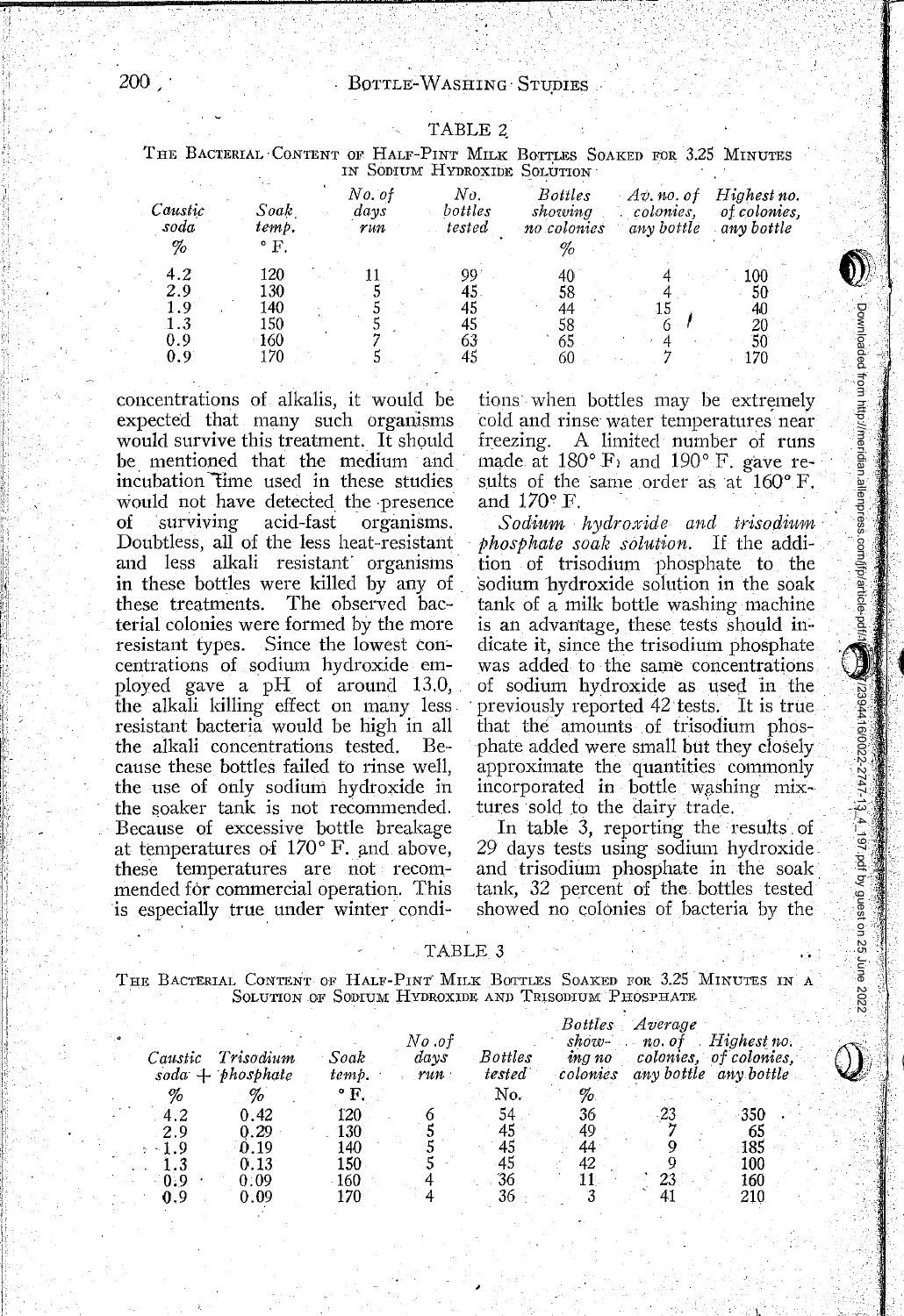tests employed. Only one bottle exceeded the permissible standard limit, having a count of 350. The bacterial counts were more variable and some were higher. The results indicate that the addition of these amounts of trisodium phosphate adds nothing to the 'bpttle-cleaning properties of the soak solution and may be detrimental.

 $\bullet$ 

 $\mathbf{O}$ 

0

Sodium hydroxide, trisodium phos*phate, and tetrasodium pyrophosphate* soak solution. Tetrasodium pyrophosphate was added to *the same solutions 'of sodhtm hydroxide and trisodium phosphate* used in ·previously reported tests. The observations made during running of the 25 tests using these materials are reported in Table 4.

having tetrasodium pyrophosphate or similar material in the soak solution<br>of the bottle washer. Some other of the bottle washer. equally good polyphosphate could .possibly be used; only tetrasodium was used in these investigations.

Several runs were made using only sodium hydroxide and tetrasodium pyrophosphate in the soak tank. The results obtained were as good or better than those in which all three alkalies were present, indicating that trisodium -phosphate adds ·little or nothing to the cleaning qualities of the soak solution,

*Physical cleanliness of bottles.* In Table 5 it can be seen that. tetrasodium pyrophosphate in the soaker tank was necessary to obtain properly rinsed bot-

#### TABLE 4

THE BACTERIAL CoNTENT OF HALF-PINT MILK BOTTLES SoAKED FOR 3.25 MINUTES IN A Solution of Sodium Hydroxide, Trisodium Phosphate, and TETRASODIUM PYROPHOSPHATE

| Caustic<br>soda | Tri<br>sodium<br>$phos-$<br>phate | Tetra-<br>sodium<br>pvro-<br>bhos-<br>phate<br>خباد | Soak<br>temp. | No. of<br>days<br>run | <b>Bottles</b><br>tested | Bottles<br>show-<br>ing no | Average<br>no. ot<br>colonies. | Highest<br>no. ot<br>colonies.<br>colonies any bottle any bottle |
|-----------------|-----------------------------------|-----------------------------------------------------|---------------|-----------------------|--------------------------|----------------------------|--------------------------------|------------------------------------------------------------------|
| %               | %                                 | %                                                   | $\cdot$ F.    |                       |                          |                            |                                |                                                                  |
| 4.2             | 0.42                              | 0.42                                                | 120           |                       | 36                       | 31.                        | 19                             | 125                                                              |
| 2,9             | 0.29                              | 0.29                                                | 130           |                       | 36                       | 56                         |                                | 60                                                               |
| 1.9             | 0.19                              | 0.19                                                | 140           |                       | 27                       | 56                         |                                |                                                                  |
| 1.3             | 0.13                              | $0.13\,$                                            | 150           |                       | 27                       | 52                         |                                | 25                                                               |
| 0.9             | $0.09 -$                          | 0.09                                                | 160           |                       |                          | 33                         |                                | 30                                                               |
| 0.9             | 0.09                              | 0.09                                                | 170           |                       |                          |                            |                                |                                                                  |

In all of the  $25$  days tests made,  $44$ percent 'of the bottles tested failed to show any bacterial colonies. The largest number of bacteria indicated for any one bottle was· 125. The majority of the counts per bottle was nearer 25. Less variation in· the bacterial counts from day to day was observed. The bottles rinsed satisfactorily at all temperatures and all. concentrations of chemicals used. This better rinsing is believed to be a factor in obtaining more uniform and lower! bacterial counts. Since an improperly rinsed milk bottle is unsatisfactory, even though it shows a low bacterial count, the findings reported in these studies emphasize the majot' importance of

tles. This condition is the ideal desired, since the bacteriological findings· show these glistening, clean bottles to contain only small numbers of bacteria. Rinsing was .never satisfactory without tetrasodium pyrophosphate, although in other . solutions the· bottles did rinse somewhat lietter at the higher temperatures.  $\ell$ 

*The.surface tension readings* were all low and varied only slightly due to different alkalinities, and the chemical composition of the soaker tank solutions. It was obvious that surface tension readings on the soaker tank solution do not measure, to even a slight degree of accuracy, the efficiency of the bottle washing process. A low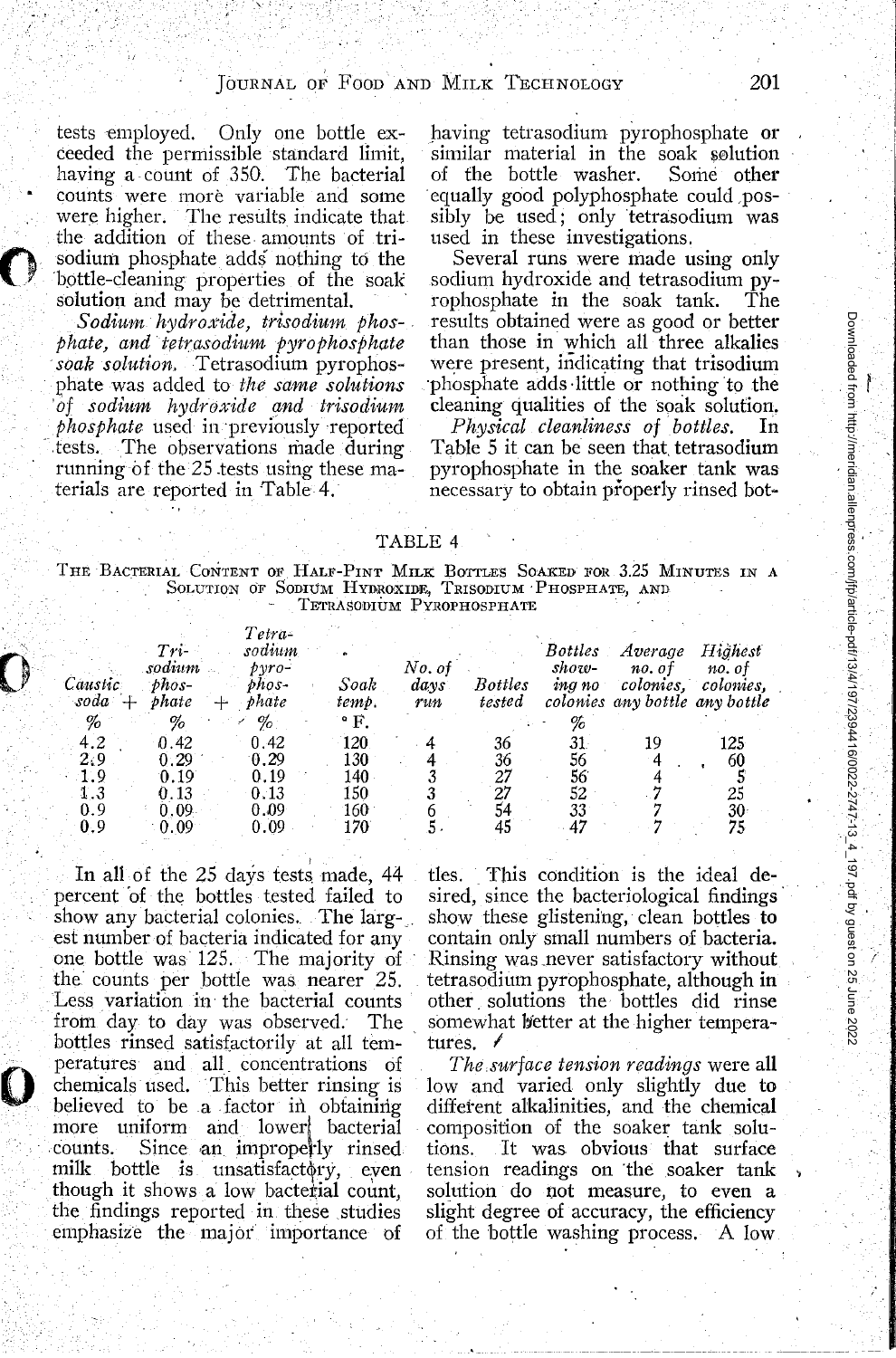| 202     |                                                                                                                                           |                                                       |                                                                     |                                                                                       |  |  |  |  |
|---------|-------------------------------------------------------------------------------------------------------------------------------------------|-------------------------------------------------------|---------------------------------------------------------------------|---------------------------------------------------------------------------------------|--|--|--|--|
|         | $160^{\circ}$ F, or higher -0.9%                                                                                                          | Slight cloudiness                                     | Few white spots<br>Slight blue-white film                           | Satisfactory<br>Clean.                                                                |  |  |  |  |
|         | $150^{\circ}$ F, $-1.3\%$<br>$140^{\circ} F - 1.9\%$                                                                                      | Water spots                                           | Gradually become blue white                                         | Satisfactory<br>Clean                                                                 |  |  |  |  |
| TABLE 5 | OBSERVATIONS ON BOTTLE CLEANLANESS-AS RELATED TO TEMPERATURE AND PERCENT OF CAUSTICITY<br>$120^{\circ} F. -4.2\%$ $130^{\circ} F. -2.9\%$ | Poor rinsing—water spots<br>Blue-white film on bottom | Water spots, slippery when wet<br>Cloudy, white streaks             | Satisfactory<br>Clean                                                                 |  |  |  |  |
|         | Added chemicals                                                                                                                           | NaOH                                                  | 0 parts NaOH <sup>-</sup><br>1 part Na <sub>a</sub> PO <sub>4</sub> | 10 parts NaOH<br>1 part NaaPO <sub>4</sub><br>1 part Na4P <sub>2</sub> O <sub>7</sub> |  |  |  |  |

**EING** STUDIES

 $\overline{r}$  ,  $\overline{r}$  ,  $\overline{r}$   $\overline{r}$  ,  $\overline{r}$ 

surface tension is gerierally held to improve the penetration of the washing solution and to give better rinsing. These readings did not, in any degree. correlate with the rinsing results observed.

*The specific gravity* would be expected to increase as the soaker tank solution ages. This does not always occur. Specific gravity measurements in these tests did not measure or correlate with efficiency in washing milk bottles.

Carbonate alkalinity would be assumed to increase as the soaker tank solution ages. At the higher temperatures and lower causticities the carbonate alkalinities were lower, but no noticeable correlation between efficiency of bottle washing and carbonate alka~ linity could be observed.

### CONCLUSIONS

<sup>~</sup>1. The concentrations of alkali and the corresponding holding time and temperatures suggested by Levine for washing bottles under commercial plant conditions, when followed, will meet the U. S. Public Health Service standard for a bacteriologically satisfactory milk bottle.

' :~ ' I

Downloaded from http://meridian.allenpress.com/jfp/article-pdf/13/4/18/2394416/0022-2747-13\_4\_197.pdf by guest on 25 June 2022

Downloaded from http://meridian.allenpress.com/jfp/article-pdf

 $\mathbf{1}$ 

2. To obtain satisfactorily rinsed bottles tetrasodium pyrophosphate was essential. The addition of trisodium phosphate, in the amounts used, was not an advantage.

3. The measurements made on surface tension, specific gravity, and carbonate alkaJinity did not correlate with the satisfactory rinsing of the bottles or the number of surviving bacteria found. Apparently there are other . more important factors which these tests do not measure.

4. Soaker solution temperatures of  $170^\circ$  F. or higher are not needed to obtain a low bacterial count bottle of excellent appearance. Breakage may be high at this temperature and above.

*5.:* The alkalinity; temperature, and time of exposure standards for milk

*(Continued on page 205)*